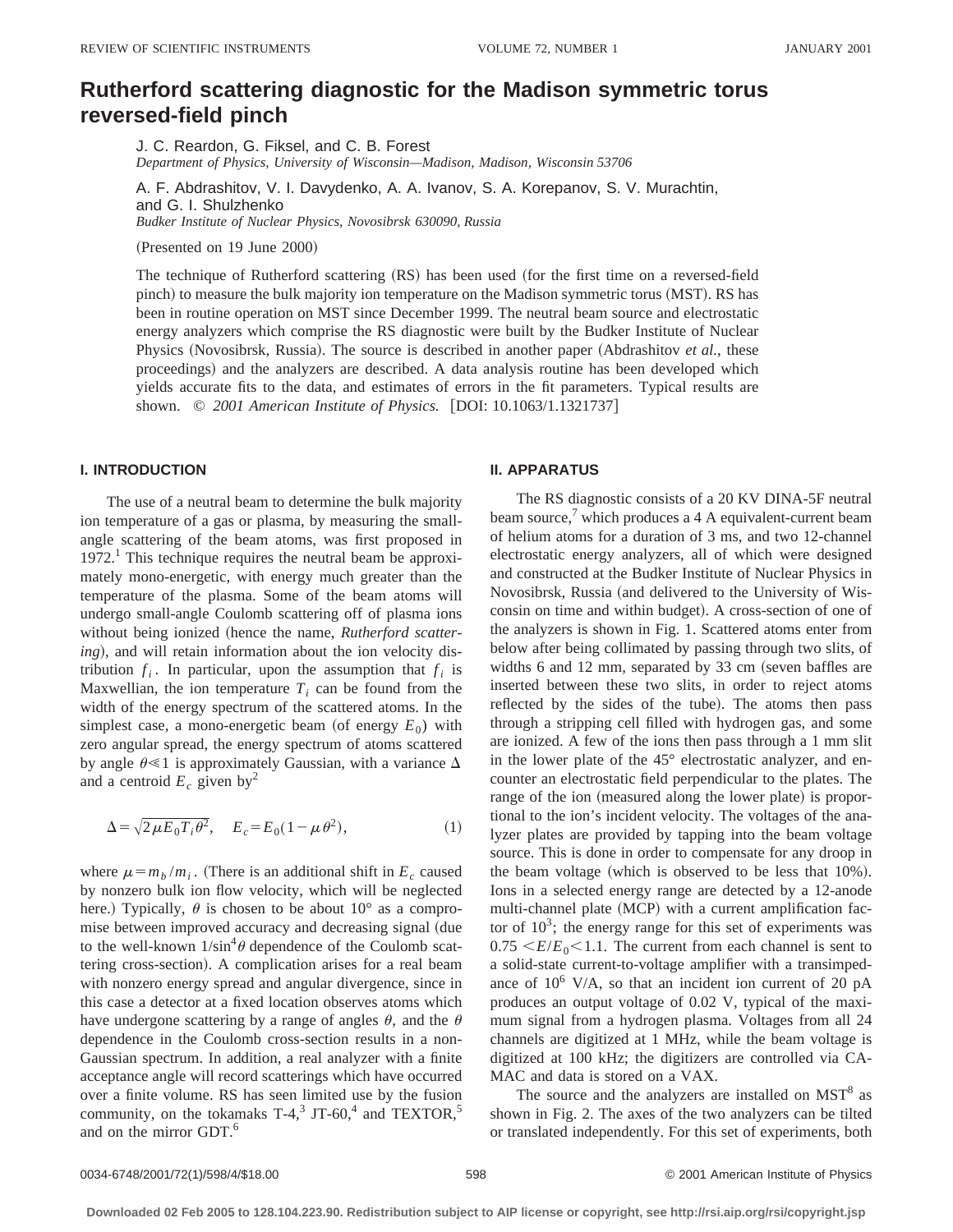

FIG. 1. Diagram of Rutherford scattering neutral particle analyzer, showing  $(1)$  tilt adjust;  $(2)$  translate adjust;  $(3)$  collimation tube;  $(4)$  stripping cell;  $(5)$ hydrogen puff valve; (6) 45° electrostatic energy analyzer, bottom plate; (7)  $45^\circ$  electrostatic energy analyzer, top plate; and  $(8)$  MCP.

analyzer axes were tilted by 10.2° to the vertical, and each analyzer axis was translated so that the analyzer sight-line intersected the beam axis approximately 15 cm below MST midplane. The scattering volume, formed by the intersection of the beam and the analyzer sight-lines, has a radial extent of about 30 cm, and is shown as the dark region near the center of MST in Fig. 2. All data presented here are from one of the analyzers. Comparison of spectra from the two analyzers will allow measurement of the poloidal ion flow velocity, which would cause opposite energy shifts in the spectra of the two analyzers. This shift is expected to be small and was not obvious in the present data set.

## **III. DATA ANALYSIS**

Typical raw data is shown in Fig. 3. The voltage from channel 8 is shown as a function of time in the lower plot, and the energy spectrum (averaged between the times of the two vertical lines) is shown in the upper plot. The beam energy is represented by the vertical line in the upper plot. For each channel, a baseline is calculated both before and after the beam turns on, and a linear interpolation is then computed and subtracted. Some of the fluctuations that can be seen in the lower plot are due to fluctuations in the beam density or the plasma density, and are coherent across all of



Rutherford scattering diagnostic on MST.

FIG. 2. Rutherford scattering source and analyzers, as installed on MST. The scattering volume is the black region near the center of MST.

the channels. Before analysis, the signal from channel 12 (the highest energy channel) is subtracted from each channel in order to remove these coherent fluctuations. After the baseline is subtracted, the data is divided into nine 300  $\mu$ s segments (rejecting data at the start and end of the beam) and averaged. The averaged data thus consists of nine 12-point spectra for each analyzer for each plasma discharge.

One signal of non-RS-origin was observed. This signal



FIG. 3. Typical raw data, and spectrum, from 200 kA deuterium plasma.

**Downloaded 02 Feb 2005 to 128.104.223.90. Redistribution subject to AIP license or copyright, see http://rsi.aip.org/rsi/copyright.jsp**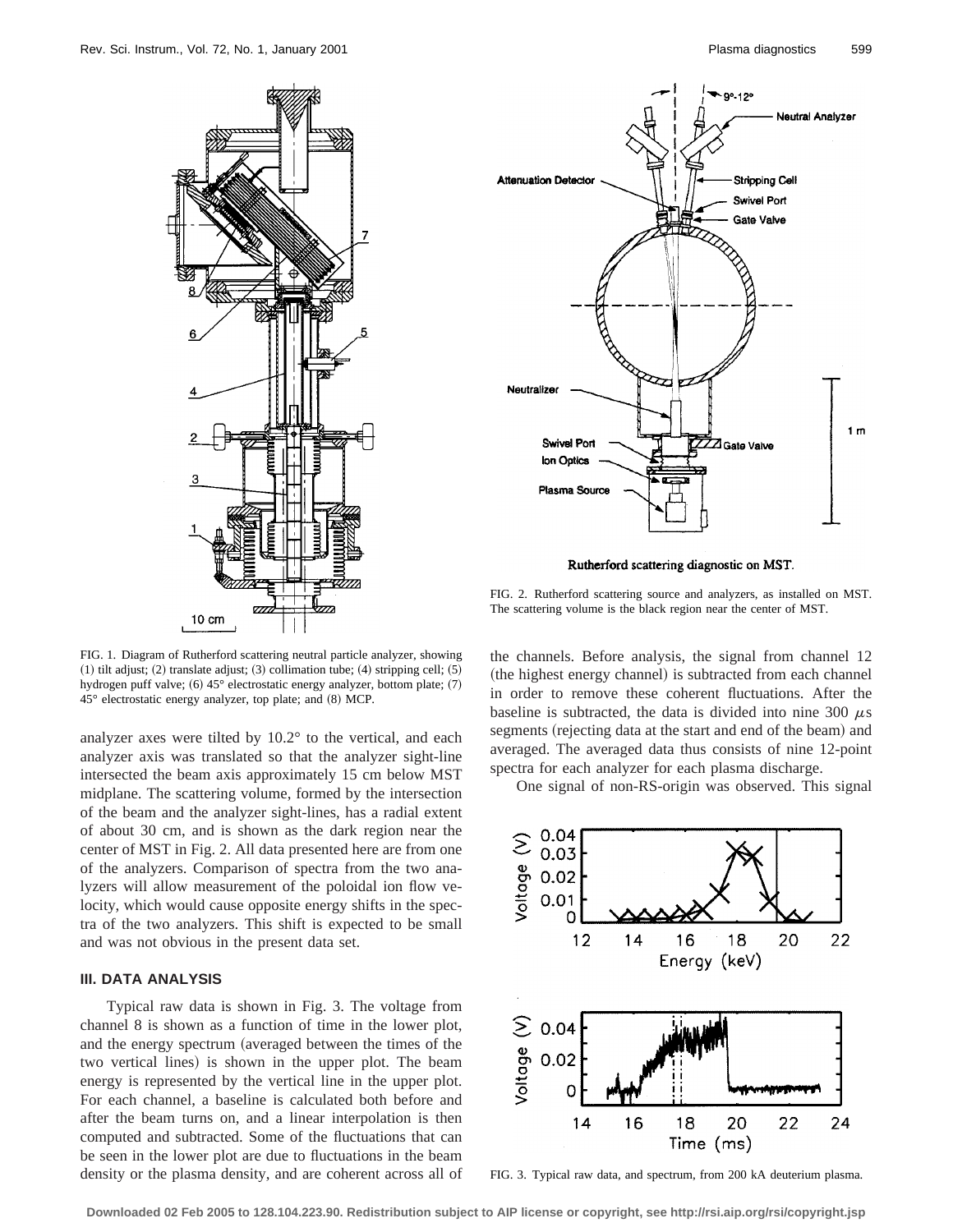

FIG. 4. Comparison of analytic fit ["AF," Eq. (4), with  $T_D = 150$  eV, dashed line], Monte Carlo simulation ["MC," based on Eq.  $(3)$ , with  $T_D$ = 120 eV, solid line], and Gaussian fit ["GF," Eq. (1), with  $T_D$ = 104 eV, dot-dash line] to data from a 200 kA deuterium plasma.

took the form of a peak centered between channels 2 and 3, and became large when the analyzer was pointed to look directly at the port from which the beam emerged; it was attributed to inelastic scattering of the beam atoms from the sides of the port. Its spectral shape was characterized by firing the beam into vacuum, so that the RS signal disappeared. The non-RS signal was then subtracted from the data on the assumption that it was entirely responsible for the signal on channel 3 (for which the RS signal is expected to be very small). The spectrum shown in Fig. 3 is before subtraction; the spectrum shown in Fig. 4 is after subtraction.

Great care was taken in determining the best algorithm to fit the data. Previous theoretical work $^{9,10}$  leads to the following expression for the energy distribution  $f(E)$  of scattered atoms in the case of an ideal beam:

$$
f(E) = C \left[ \frac{Z_p Z_b e^2}{4 \pi \epsilon_0} \right]^2 \frac{1}{E_0^3} \sqrt{\frac{\pi E}{\mu T_i \sin^4 \theta}} \times \exp \left\{ \frac{-(E - E_0 (1 - \mu \sin^2 \theta))^2}{4 \mu E_0 T_i} \right\},
$$
 (2)

where the initial factor *C* includes detector efficiency, beam attenuation by plasma, and probability of RS as compared with charge exchange, all of which are assumed to be independent of the final energy of the atom. In order to account for the finite beam energy spread and finite scattering volume, we write

$$
f(E) = f_0 \int \int dE_0 d\theta e^{-(E_0 - \mathcal{E})^2/2\Delta E_0^2} e^{-(E - E_0(1 - \mu \sin^2 \theta))^2/4\mu E_0 T_i \theta^2} e^{-(\theta_c - \theta)^2/2\Delta \theta^2} \frac{\sqrt{E}}{\sin^4 \theta},
$$
\n(3)

where  $\mathscr{E}$ , the beam energy centroid, is taken to be the digitized beam voltage. The three parameters are  $\theta_c$ , the effective average scattering angle;  $\Delta E_0$ , the beam energy spread, and  $\Delta \theta$ , which includes the effects of the beam spatial width, the beam angular divergence, and the acceptance angle of the analyzer. These three parameters are determined from fitting the data from scattering on room-temperature hydrogen (or deuterium) gas, for which the second exponential factor may be approximated as a Dirac  $\delta$ -function. For plasma, the broadening of  $f(E)$  caused by  $T_i$  cannot be neglected (indeed, it is the goal of the measurement) and only the integral over  $dE_0$  is analytic. We approximate  $\theta \sim \theta_c$  in the  $1/\sin^4 \theta$  term, and making use of the small angle approximation find that  $f(E)$  can be written

$$
f(E) = f_0 \sqrt{E} \frac{\sqrt{\pi} \Delta_2}{\sqrt{\Delta_1^2 \Delta_2^2 + \Delta_2^2 \Delta_3^2 + \Delta_3^2 \Delta_1^2}} \times \exp \left\{ \frac{-\left(\Delta_1^2 (E_2 - E_3)^2 + \Delta_2^2 (E_3 - E_1)^2 + \Delta_3^2 (E_1 - E_2)^2\right)}{\Delta_1^2 \Delta_2^2 + \Delta_2^2 \Delta_3^2 + \Delta_3^2 \Delta_1^2} \right\},\tag{4}
$$

where

$$
E_1 = -\theta_c, \quad \Delta_1^2 = \frac{\Delta \theta^2 - 4\theta_c \Delta \theta}{4\ln(1 - \Delta \theta/\theta_c)},
$$

$$
E_2 = \sqrt{\frac{\mathcal{E} - E}{\mathcal{E}\mu}},
$$
\n
$$
A \theta^2 T \quad 1 + (A E^2 / 2 \pi \mathcal{E})
$$

$$
\Delta_2^2 = \frac{4 \theta_c^2 T_i}{\mathcal{E} \mu} \frac{1 + (\Delta E_0^2 / 2 \mu \mathcal{E} T_i \theta_c^2)(1 - \mu \sin^2 \theta_c)^2}{(\theta_c - \sqrt{(\mathcal{E} - E)/\mathcal{E} \mu})^2},
$$

$$
E_3 = \theta_c, \quad \Delta_3^2 = 2\Delta\theta^2.
$$

Using this equation, there are two free parameters to be fit to the data,  $f_0$  and  $T_i$ .

Typical fits (corresponding to the data shown in Fig. 3) are shown in Fig. 4. The analytic fit to Eq.  $(4)$   $(AF, dashed)$ line) gives  $T_i = 150$  eV, while a Monte Carlo simulation based on Eq. (3) (MC, solid line) gives  $T_i = 120$  eV, a slightly smaller temperature corresponding to a slightly narrower peak width. Both fits reproduce the ''tail'' on the lowenergy side of the peak (channels  $5$  and  $6$ ), but the Monte Carlo fit typically has slightly smaller  $\chi^2$ . Thus the result of the Monte Carlo fit is used as the measured value of  $T_i$ . The Gaussian fit to Eq.  $(1)$  (GF, dot-dash line) does not reproduce the low-energy tail and gives a substantially higher  $\chi^2$ , and lower  $T_i$ , than the other methods. However, the time variations of temperatures from the three fits are similar, allowing the much faster Gaussian fit to be used to provide quick overviews of the data.

**Downloaded 02 Feb 2005 to 128.104.223.90. Redistribution subject to AIP license or copyright, see http://rsi.aip.org/rsi/copyright.jsp**